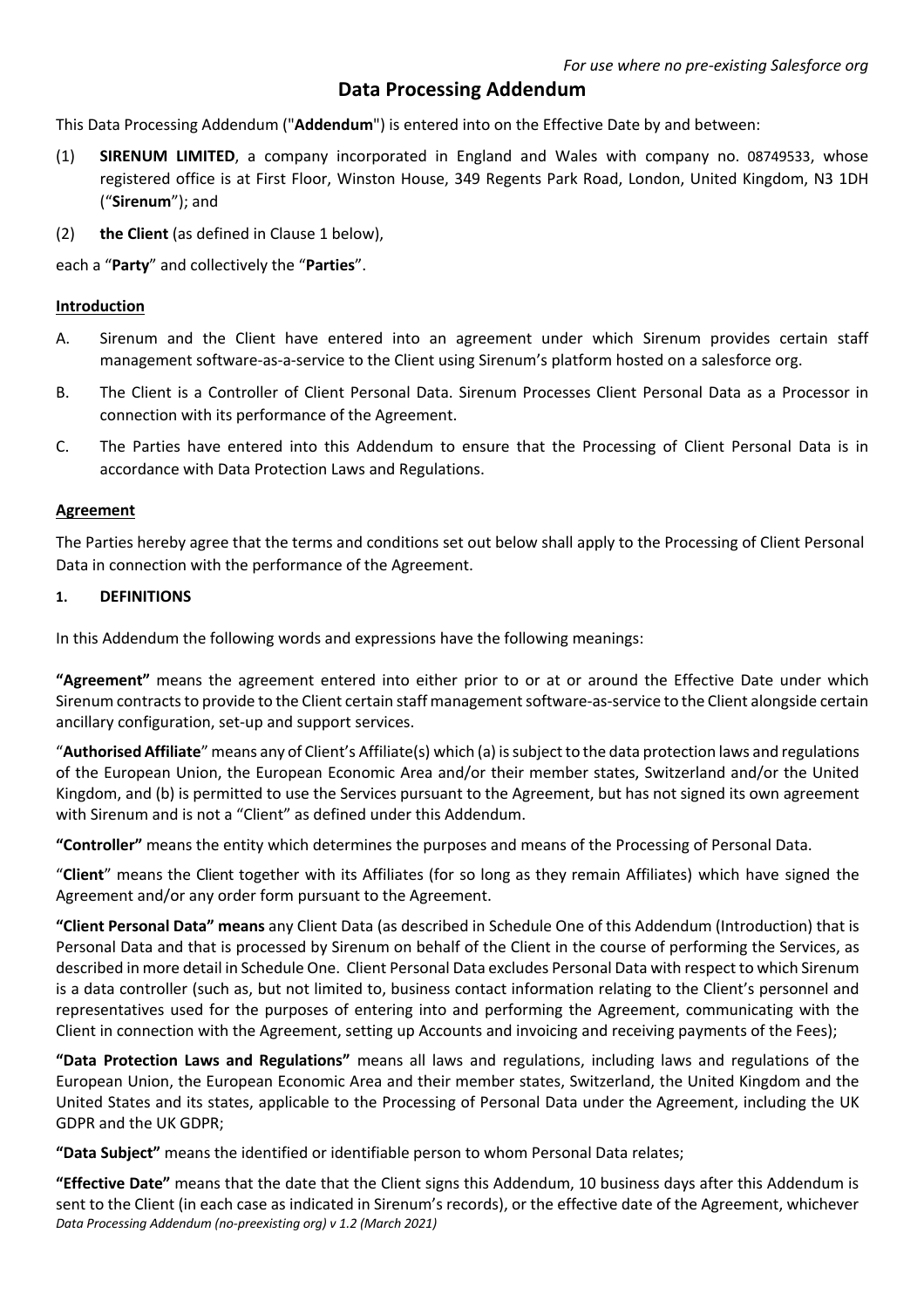is the earlier;

"**EU GDPR**" means the Regulation (EU) 2016/679 of the European Parliament and of the Council of 27 April 2016 on the protection of natural persons with regard to the processing of personal data and on the free movement of such data, and repealing Directive 95/46/EC (General Data Protection Regulation).

**"Personal Data"** means any information relating to (i) an identified or identifiable natural person and, (ii) an identified or identifiable legal entity (where such information is protected similarly as personal data or personally identifiable information under applicable Data Protection Laws and Regulations), where for each (i) or (ii), such data is Client Personal Data.

**"Processing"** means any operation or set of operations which is performed upon Personal Data, whether or not by automatic means, such as collection, recording, organisation, structuring, storage, adaptation or alteration, retrieval, consultation, use, disclosure by transmission, dissemination or otherwise making available, alignment or combination, restriction, erasure or destruction.

**"Processor"** means the entity which Processes Personal Data on behalf of the Controller.

**"Salesforce Processor BCR"** means SFDC's processor binding corporate rules for the Processing of Personal Data, the most current version of which is available on SFDC's website, currently located at https://www.salesforce.com/company/privacy, which govern transfers of Personal Data to third countries to and between members of the Salesforce Group, and to third-party Sub-processors.

**"Security, Privacy and Architecture Documentation"** means SFDC's Security, Privacy and Architecture Documentation applicable to the specific Services purchased by Client, as updated from time to time, and accessible via SFDC's Trust and Compliance webpage at https://trust.salesforce.com/en/trust-and-compliance-documentation/ (also accessible via http://www.salesforce.com/company/legal/agreements under the "Trust and Compliance Documentation" link), or as otherwise made reasonably available by SFDC.

**"Services"** means any services that Sirenum provides to the Client, or has an obligation to provide to the Client, under the Agreement.

**"SFDC"** means Salesforce UK Limited (f/k/a salesforce.com EMEA Limited), a company registered in England and Wales.

**"SFDC Group"** means SFDC and its Affiliates engaged in the Processing of Personal Data.

**"Standard Contractual Clauses"** means the standard contractual clauses adopted pursuant to the European Commission's decision (C(2010)593) of 5 February 2010 on Standard Contractual Clauses for the transfer of personal data to processors established in third countries which do not ensure an adequate level of data protection (as published here: https://eur-lex.europa.eu/legal-content/EN/TXT/PDF/?uri=CELEX:32010D0087&from=en or such other location from time to time.

**"Sub-processor"** means any Processor engaged by Sirenum.

"**Supervisory Authority**" means an independent public authority which is established by an EU Member State pursuant to the GDPR.

"**Trade Agreement**" means the Trade and Cooperation Agreement between the European Union and the European Atomic Energy Community, and the United Kingdom of Great Britain and Northern Ireland dated 24 December 2020.

"**Transfer Mechanism**" means a condition set out in Chapter V of the UK GDPR or the EU GDPR (as the case may be) for ensuring an adequate level of protection for personal data transferred to a third country.

"**UK GDPR**" means the EU GDPR as transposed into UK law (including by the Data Protection Act 2018 and the Data Protection, Privacy and Electronic Communications (Amendments etc) (EU Exit) Regulations 2019), as may be updated, amended and superseded from time to time.

"**User**" means individuals authorised by the Client or the Client's clients or their affiliates to access and use the Services.

## **2. EFFECT OF THIS ADDENDUM**

**2.1** This Addendum supplements the Agreement and shall form a binding part of the Agreement with effect from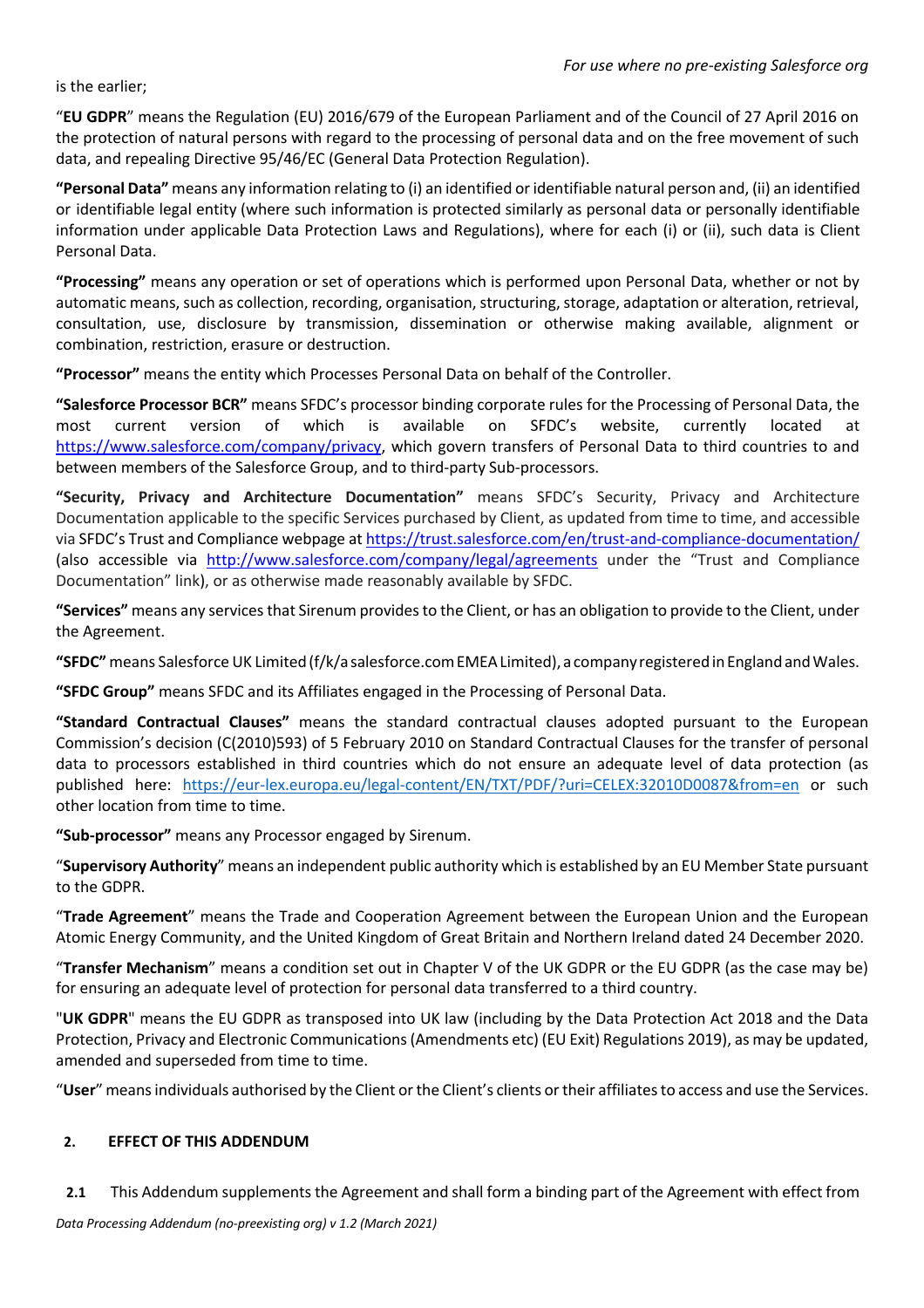the Effective Date.

- **2.2** This Addendum shall apply to all Processing of Client Personal Data that Sirenum carries out as a Processor in connection with the performance of the Agreement. Sirenum shall not have any obligations under this Addendum in relation to any Client Personal Data in respect of which Sirenum is or becomes a Controller.
- **2.3** Except as modified in this Addendum, the Agreement shall remain in full force and effect.
- **2.4** The provisions of this Addendum shall extinguish and replace any provisions contained in the Agreement relating to the Processing of Client Personal Data.
- **2.5** In the event of any conflict or inconsistency between the provisions of this Addendum and the Agreement, the provisions of this Addendum shall prevail with regard to the Parties' obligations, rights and liability in connection with the Processing of Client Personal Data.

## **3. PROCESSING OF PERSONAL DATA**

- **3.1 Roles of the Parties.** The parties acknowledge and agree that with regard to the Processing of Client Personal Data, Client is the Controller, Sirenum isthe Processor and that Sirenum will engage Sub-processors pursuant to the requirements set forth in Paragraph 5 (Sub-processors) below. The Client acknowledges and agrees that SFDC is Sirenum's primary Sub-processor and the majority of Client Personal Data is processed in the course of the Services by SFDC. This Addendum therefore provides appropriate detail relating to SFDC's Processing but the Client acknowledges that this Processing is carried out as Sirenum's Sub-processor and not as a direct Processor of the Client.
- **3.2 Client's Processing of Client Personal Data.** Client shall, in its use of the Services, Process Client Personal Data in accordance with the requirements of Data Protection Laws and Regulations, including any applicable requirement to provide notice to Data Subjects of the use of Sirenum as Processor. For the avoidance of doubt, Client's instructions for the Processing of Client Personal Data shall comply with Data Protection Laws and Regulations. Client shall have sole responsibility for the accuracy, quality, and legality of Client Personal Data and the means by which Client acquired Client Personal Data. Client specifically acknowledges that its use of the Services will not violate the rights of any Data Subject that has opted-out from sales or other disclosures of Client Personal Data. Sirenum shall notify the Client as soon as practicable if Sirenum considers that an instruction from the Client infringes applicable Data Protection Laws and Regulations.
- **3.3 Sirenum's Processing of Personal Data.** Sirenum shall treat Client Personal Data as Confidential Information and shall Process Client Personal Data on behalf of and only in accordance with Client's documented instructions for the following purposes: (i) Processing in accordance with the Agreement; (ii) Processing initiated by Users in their use of the Services; and (iii) Processing to comply with other documented reasonable instructions provided by Client (e.g., via email) where such instructions are consistent with the terms of the Agreement. Notwithstanding anything else in this Addendum, the Client acknowledges and agrees that Sirenum may Process the Client Personal Data otherwise than in accordance with the Client's instructions if and to the extent that it is required by any applicable law to which it is subject to Process the Client Personal Data otherwise than in accordance with the Client's instructions, provided that Sirenum informs the Client of that legal requirement before carrying out such Processing unless prohibited by that law from doing so.
- **3.4 Details of the Processing.** The subject-matter of Processing of Client Personal Data by Sirenum is the performance of the Services pursuant to the Agreement. The nature and purpose of the Processing, the types of Client Personal Data and categories of Data Subjects Processed under this DPA are further specified in Schedule One to this Addendum. The duration of the Processing is for the duration of the Agreement.
- **3.5 Assistance**. Sirenum shall assist the Client in ensuring compliance with the obligations relating to the security of processing of personal data, the notification of personal data breaches to the supervisory authority, the communication of personal data breaches to the data subject, data protection impact assessments and prior consultation in relation to high-risk processing under the Data Protection Laws and Regulations in respect of the Client Personal Data to the extent Client does not otherwise have access to the relevant information, and to the extent such information is available to Sirenum. Sirenum may charge the Client at its standard timebased charging rates for any work performed by Sirenum at the request of the Client pursuant to this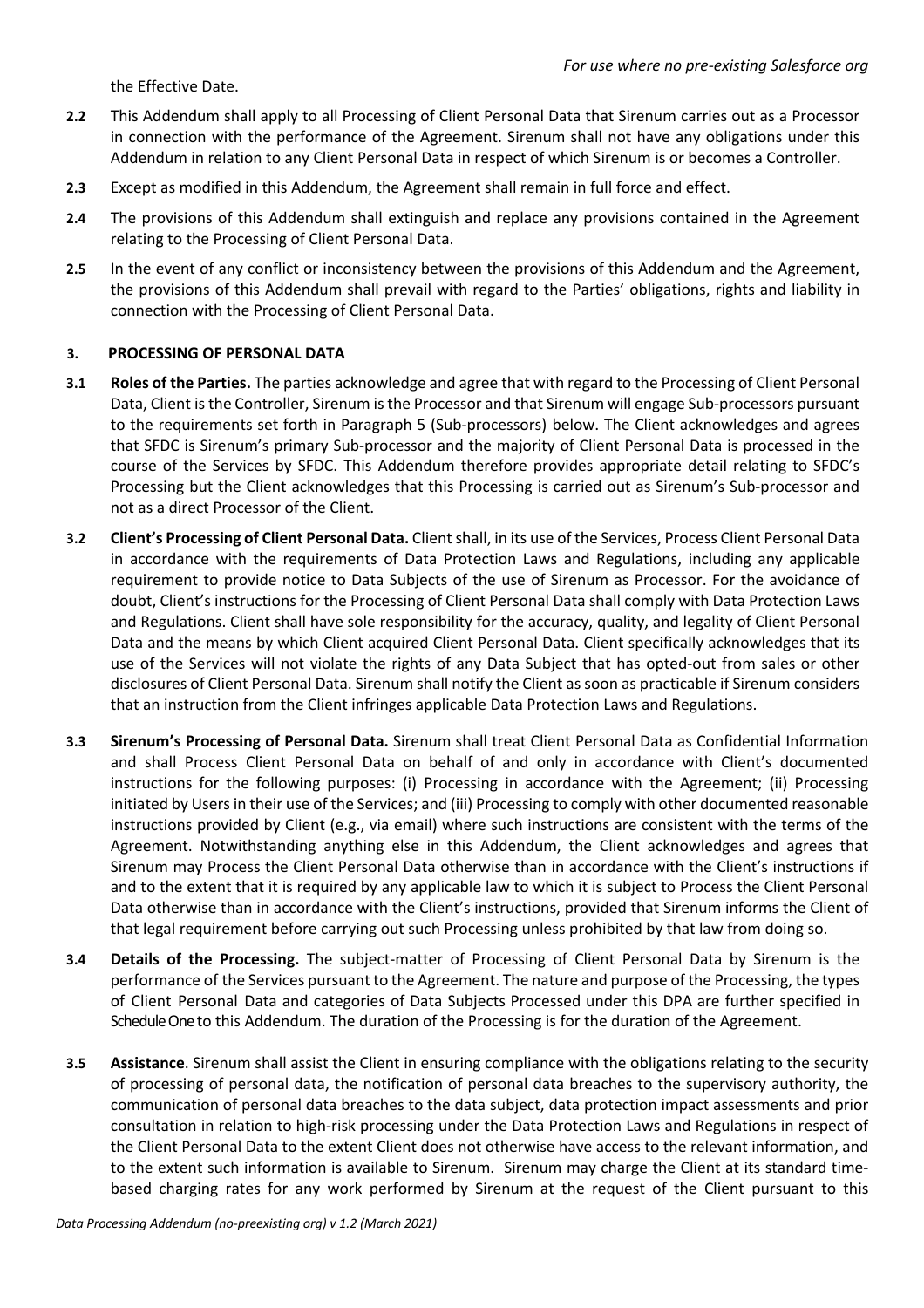Paragraph 3.5, except where such work is necessitated by a breach by Sirenum of its obligations under this Addendum.

- **3.6 General compliance with data protection laws.** Without prejudice to Paragraph 3.2, each party shall comply with the Data Protection Laws and Regulations with respect to the processing of the Client Personal Data and other Personal Data obtained in connection with the Agreement.
- **3.7 Changes to data protection laws.** If any changes or prospective changes to the Data Protection Laws and Regulations result or will result in one or both parties not complying with the Data Protection Laws and Regulations in relation to processing of Client Personal Data carried out under the Agreement, then the parties shall use their best endeavours promptly to agree such variations to the Agreement as may be necessary to remedy such non-compliance.

## **4. RIGHTS OF DATA SUBJECTS**

**Data Subject Request.** Sirenum shall, to the extent legally permitted, promptly notify Client if Sirenum receives a request from a Data Subject to exercise the Data Subject's right of access, right to rectification, restriction of Processing, erasure ("right to be forgotten"), data portability, object to the Processing, or its right not to be subject to an automated individual decision making, each such request being a "**Data Subject Request**". Taking into account the nature ofthe Processing, Sirenum shall assist Client by appropriate technical and organisational measures, insofar as this is possible, for the fulfilment of Client's obligation to respond to a Data Subject Request under Data Protection Laws and Regulations. In addition, Sirenum shall upon Client's request provide commercially reasonable efforts to assist Client in responding to such Data Subject Request, to the extent Sirenum is legally permitted to do so and the response to such Data Subject Request is required under Data Protection Laws and Regulations. To the extent legally permitted, Sirenum may charge the Client at its standard time-based charging rates for any work performed by Sirenum at the request of the Client in connection with responding to such requests where Sirenum makes automated tools available to the Client via the Services that enable the Client to respond to such requests itself.

## **5. SIRENUM PERSONNEL**

- **5.1 Confidentiality.** Sirenum shall ensure that its personnel engaged in the Processing of Personal Data are informed of the confidential nature of the Personal Data, have received appropriate training on their responsibilities and have executed written confidentiality agreements. Sirenum shall ensure that such confidentiality obligations survive the termination of the personnel engagement.
- **5.2 Reliability.** Sirenum shall take commercially reasonable steps to ensure the reliability of any Sirenum personnel engaged in the Processing of Personal Data.
- **5.3 Limitation of Access.** Sirenum shall ensure that Sirenum's access to Personal Data is limited to those personnel performing Services in accordance with the Agreement.
- **5.4 Data Protection Officer.** Sirenum has appointed a manager with responsibility for data protection. The appointed person may be reached at privacy@sirenum.com.

## **6. SUB-PROCESSORS**

**6.1 Appointment of Sub-processors.** Sirenum must not engage any third party to process the Client Personal Data without the prior specific or general written authorisation of the Client**.** The Client acknowledges and agrees that Sirenum may engage third-party Sub-processors in connection with the provision of the Services in accordance with this Paragraph 5. Sirenum shall ensure that each third party Sub-processor it engages to process Client Personal Data is engaged pursuant to a written agreement containing obligations no less protective as those imposed on Sirenum by this Addendum with respect to the protection of Client Personal Data to the extent applicable to the nature of the Services provided by such Sub-processor.

## **6.2 List of Current Sub-processors and Notification of New Sub-processors**:

**6.2.1 Sirenum-appointed Sub-processors**: Paragraph 5 of Schedule One of this Addendum contains the current list of Sub-processors engaged by Sirenum. Sirenum shall inform the Client at least 14 days in advance of any intended changes concerning the addition or replacement of any third party Sub-

*Data Processing Addendum (no-preexisting org) v 1.2 (March 2021)*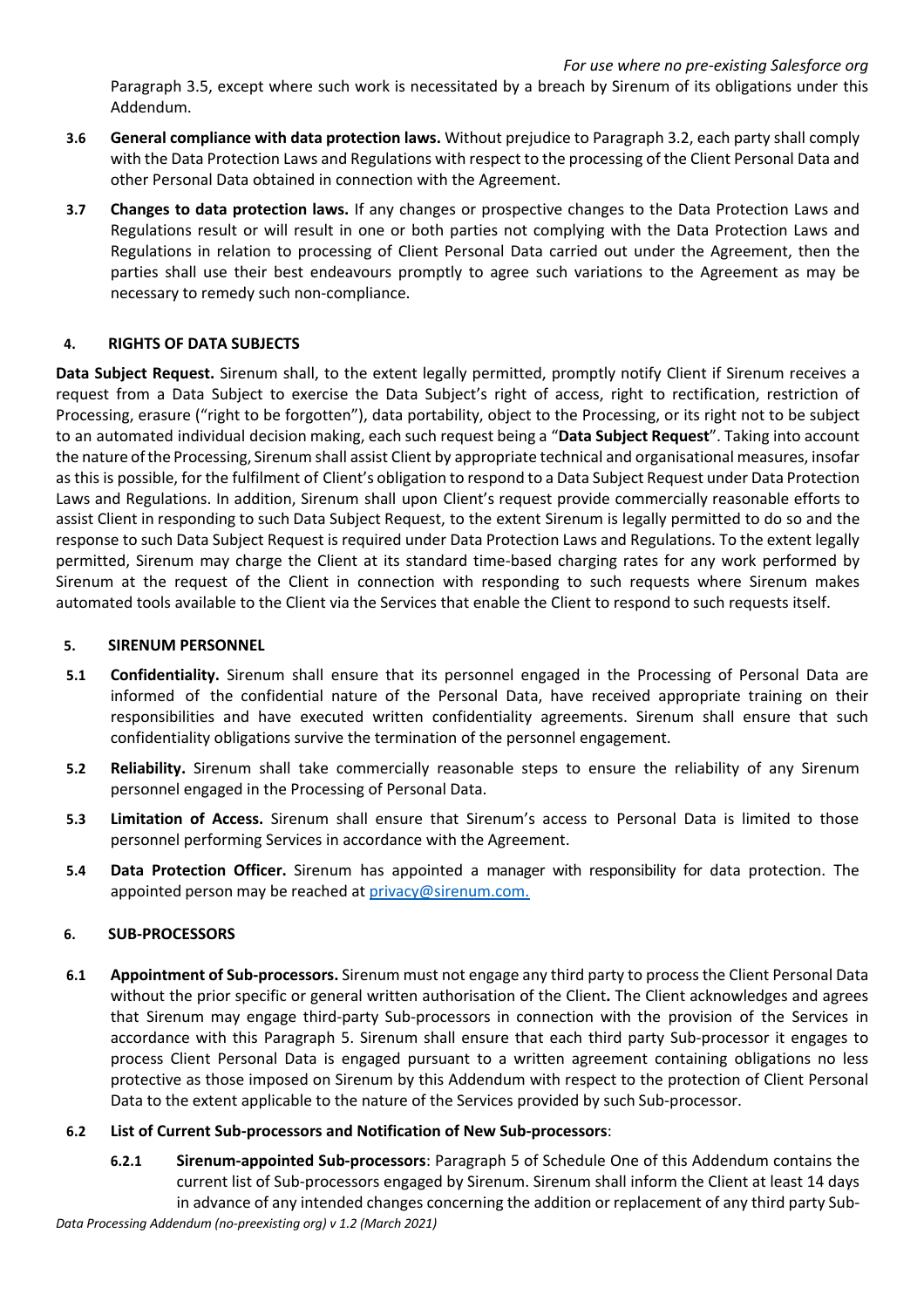processor after the Effective Date.

**6.2.2 SFDC-appointed Sub-processors:** the current list of Sub-processors engaged by SFDC are set out here:

https://www.salesforce.com/content/dam/web/en\_us/www/documents/legal/misc/salesforceinfrastructure-and-subprocessors.pdf. Client may find on Sirenum's Trust and Compliance webpage (also accessible via http://www.salesforce.com/company/legal/agreements.jsp under the "Trust and Compliance Documentation" link) the Infrastructure and Sub-processor Documentation as well as a mechanism to subscribe to notifications of new Sub-processors for each applicable Service; Sirenum will subscribe to this service and Sirenum will relay to the Client details of any new Subprocessor(s) proposed by SFDC.

- **6.3 Objection Right for New Sub-processors.** Client may object to Sirenum's or SFDC's use of a new Sub-processor by notifying Sirenum promptly in writing within ten (10) business days after receipt of Sirenum's notice in accordance with the mechanism set out in Section 6.2. In the event Client objects to a new Sub-processor, as permitted in the preceding sentence, then the parties will discuss the objection and attempt to agree a mutually acceptable resolution in good faith.
- **6.4 Liability.** Sirenum shall be liable for the acts and omissions of its Sub-processors to the same extent Sirenum would be liable if performing the services of each Sub-processor directly under the terms of this Addendum, except as otherwise set forth in the Agreement.

## **7. SECURITY**

**7.1 Controls for the Protection of Client Personal Data.** Sirenum shall maintain appropriate technical and organizational measures for protection of the security (including protection against unauthorised or unlawful Processing and against accidental or unlawful destruction, loss or alteration or damage, unauthorised disclosure of, or access to, Client Personal Data), confidentiality and integrity of Client Personal Data. Further details are set out in Paragraph 4 of Schedule One of this Addendum. Sirenum regularly monitors compliance with these measures. Sirenum will not materially decrease the overall security of the Services during a subscription term.

## **7.2 Third-Party Certifications and Audits.**

- **7.2.1 In relation to Sirenum:** Sirenum shall allow for and contribute to audits, including inspections, conducted by the Client or another auditor mandated by the Client in respect of the compliance of Sirenum's processing of Client Personal Data with the Data Protection Laws and Regulations and this Addendum.
- **7.2.2 In relation to SFDC:** SFDC has obtained the third-party certifications and auditssetforth in the Security, Privacy and Architecture Documentation. Upon Client's written request at reasonable intervals, and subject to the confidentiality obligations set forth in the Agreement, Sirenum shall make available to Client that is not a competitor of SFDC (or Client's independent, third-party auditor that is not a competitor of SFDC) a copy of SFDC's then most recent third-party audits or certifications, as applicable.
- **7.2.3** Sirenum may charge the Client at its standard time-based charging rates for any work performed by Sirenum at the request of the Client pursuant to this Paragraph 7.2, providing that no such fees shall be levied where the request to perform the work arises out of any breach by Sirenum of the Agreement or any security breach affecting the systems of Sirenum.

## **8. CLIENT PERSONAL DATA INCIDENT MANAGEMENT AND NOTIFICATION**

Sirenum maintains security incident management policies and procedures (and which in respect of SFDC are specified in the Security, Privacy and Architecture Documentation) and shall notify Client without undue delay after becoming aware of the accidental or unlawful destruction, loss, alteration, unauthorised disclosure of, or access to Client Personal Data, including Personal Data, transmitted, stored or otherwise Processed by Sirenum or its Sub-processors of which Sirenum becomes aware (a "**Client Personal Data Incident**"). Sirenum shall make reasonable efforts to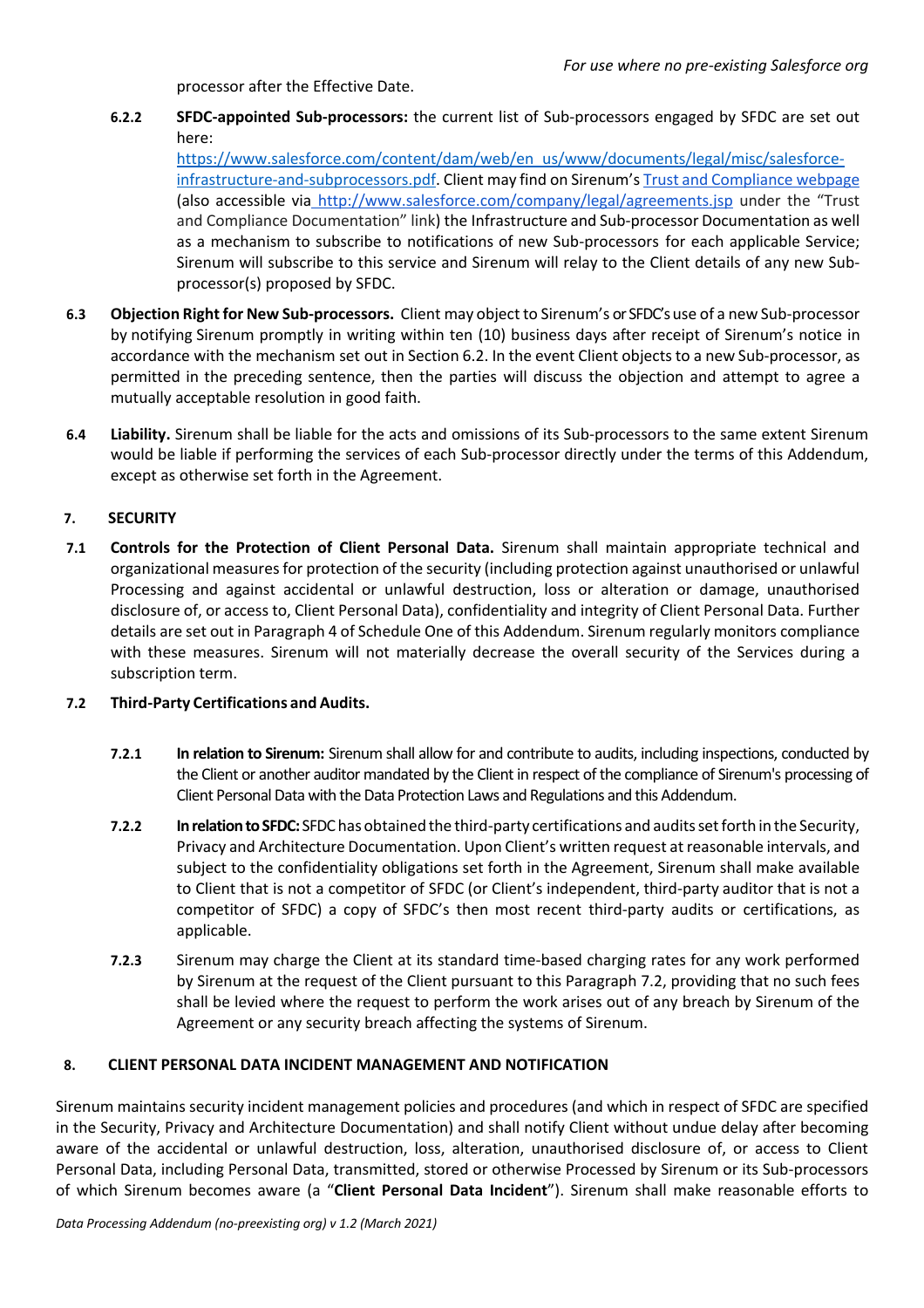identify the cause of such Client Personal Data Incident and take those steps as Sirenum deems necessary and reasonable to remediate the cause of such a Client Personal Data Incident to the extent the remediation is within Sirenum's reasonable control. The obligations herein shall not apply to incidents that are caused by Client or Users.

## **9. ACCESS AND DELETION OF CLIENT PERSONAL DATA**

- **9.1** Return and deletion of Client Personal Data (within the context of Client Data) will be governed by the provisions of the Agreement. If no such provisions exist, then upon termination of the Agreement the following Client Personal Data deletion provisions shall apply:
	- **9.1.1** Sirenum will permit the Client to access Client Personal Data held within the Services for 30 days or, if earlier, when termination or expiry of the licence for the relevant Salesforce.org (the "**Access**  Period") (subject to clause 9.2). The Client acknowledges that it is its own responsibility to find out (by request to Sirenum) the relevant Salesforce.org licence is scheduled to terminate or expire. During the Access Period, the Client may obtain, copy and delete that Client Personal Data itself. If the Client so requests, Sirenum will assist the Client with obtaining, copying or deleting that Client Personal Data, provided that if the Client is able to do this itself using tools made available by Sirenum via the Services, Sirenum may charge the Client for such assistance at its standard timebased charging rates;
	- **9.1.2** After the end of the Access Period, the Client will no longer be able to access or use the Services but will be able to export the Client Personal Data using its admin account for as long as the Client has an active Salesforce org.
- **9.2** The Client acknowledges and agrees that Sirenum will be under no obligation to renew any Salesforce org following termination of the Agreement even if such renewal is due to occur within 30 days of termination and the Client has not accessed and copied the Client Personal Data by such renewal date.

### **10. AUTHORISED AFFILIATES**

- **10.1 Contractual Relationship.** The parties acknowledge and agree that, by executing the Agreement, Client is acting on its own behalf and also, in relation to this Addendum only, in the name and on behalf of its Authorised Affiliates, thereby establishing a separate data processing agreement between Sirenum and each such Authorised Affiliate subject to the provisions of this Addendum. Each Authorised Affiliate agrees to be bound by the obligations under this Addendum. For the avoidance of doubt, an Authorised Affiliate is not and does not become a party to the Agreement as a whole. All access to and use of the Services by the Client and any Authorised Affiliate must comply with the terms and conditions of this Addendum and any violation of the terms and conditions of this Addendum by the Client or an Authorised Affiliate shall be deemed a violation by Client.
- **10.2 Rights of Authorised Affiliates.** Where an Authorised Affiliate becomes a party to this Addendum with Sirenum, it shall to the extent required under applicable Data Protection Laws and Regulations be entitled to exercise the rights and seek remedies under this Addendum, subject to the following:
	- **10.2.1** Except where applicable Data Protection Laws and Regulations require the Authorised Affiliate to exercise a right or seek any remedy under this DPA against Sirenum directly by itself, the parties agree that (i) solely the Client itself shall exercise any such right or seek any such remedy on behalf of the Authorised Affiliate, and (ii) the Client shall exercise any such rights under this Addendum not separately for each Authorised Affiliate individually but in a combined manner for itself and all of its Authorised Affiliates together (as set forth, for example, in Section 9.2.2, below).
	- **10.2.2** the Client shall, when carrying out an on-site audit of the procedures relevant to the protection of Personal Data, take all reasonable measures to limit any impact on Sirenum and its Sub-Processors by combining, to the extent reasonably possible, several audit requests carried out on behalf of itself and all of its Authorised Affiliates in one single audit.

## **11. LIMITATION OF LIABILITY**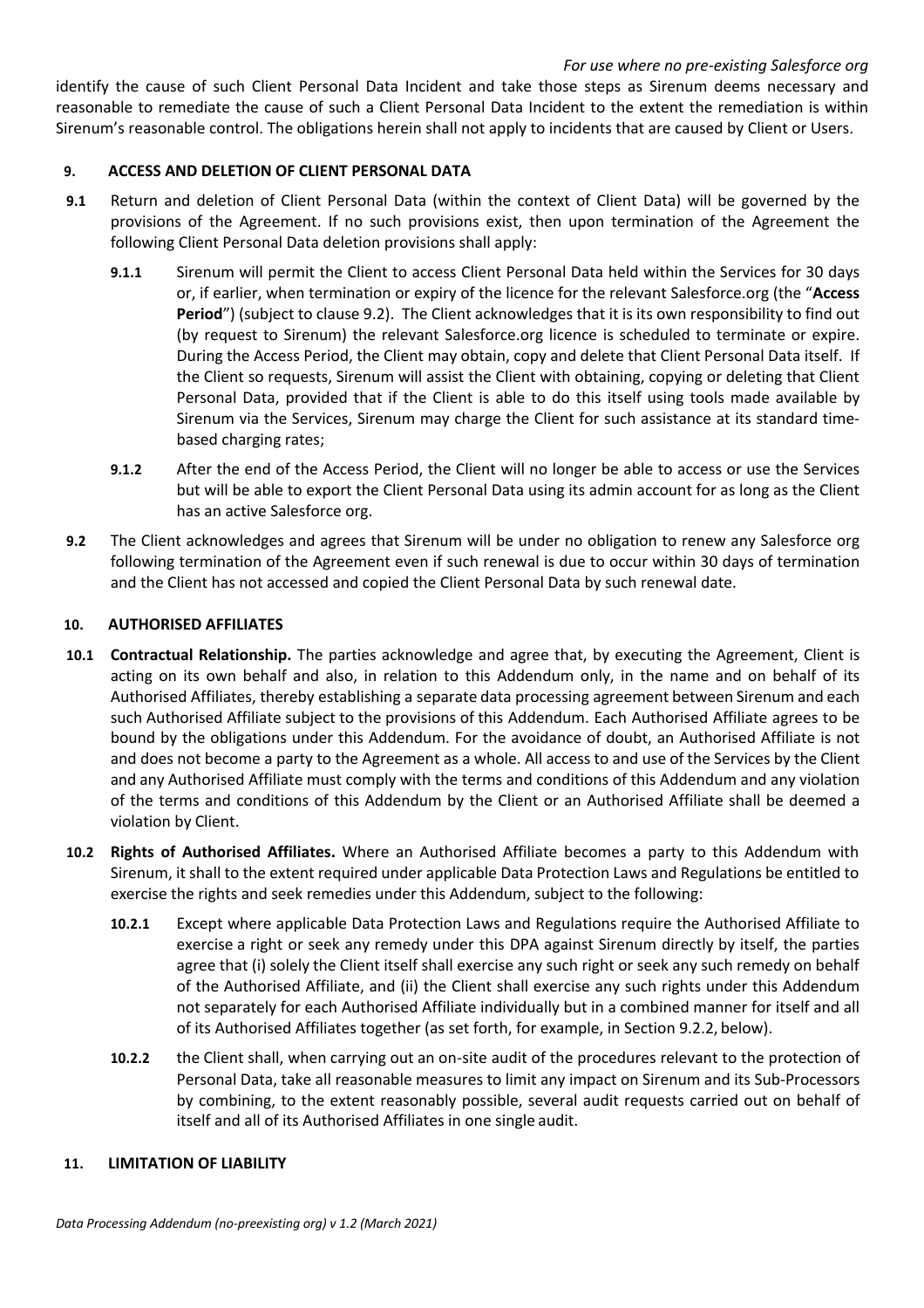### *For use where no pre-existing Salesforce org*

To the extent permitted by law, the Client acknowledges and agrees that Sirenum's liability arising out of or related to this Addendum will be limited to Sirenum only, and its Sub-processors (including SFDC and its Affiliates) will not have any liability directly to Client or any Authorised Affiliates.

## **12. DATA TRANSFERS**

- **12.1 Transfer mechanisms for data transfers.** The Client hereby instructs Sirenum to transfer Client Personal Data outside the United Kingdom ("**UK**") and European Economic Area ("**EEA**") in the circumstances, and subject to the Transfer Mechanisms, set out in Paragraph 6 of Schedule One.
- **12.2 Transfer mechanism – UK as a third country**. If the Client is established in a European Union or EEA member state, the provisions of this Paragraph 12.2 shall take effect at the end of the bridging period agreed between the United Kingdom and European Union under Article FINPROV 10A of the Trade Agreement ("**bridging period**"):
	- **12.2.1** if there is no adequacy decision under Article 45 of the GDPR in favour of the United Kingdom that applies to Sirenum ("adequacy decision") in effect on the date upon which the bridging period expires (the "relevant date"), the Standard Contractual Clauses (incorporating the relevant details from Schedule One) shall come into effect and form a part of the Agreement on the relevant date;
		- (a) the Client agrees to be bound by the Standard Contractual Clauses as the data exporter and comply with the obligations applicable to the data exporter under the Standard Contractual Clauses as if it had signed the Standard Contractual Clauses;
		- (b) Sirenum agrees to be bound by the Standard Contractual Clauses as the data importer and comply with the obligations applicable to the data importer under the Standard Contractual Clauses as if it had signed the Standard Contractual Clauses;
		- (c) the Client acknowledges and agrees that the authorisation to engage third party processors granted pursuant to Paragraph 6.1 above shall constitute the Client's prior written consent to sub-processing for the purposes of clauses 5(h) and 11(1) of the Standard Contractual Clauses and that Sirenum's compliance with its obligations under Paragraph 6 above shall constitute compliance with its obligations under clauses 5(h) and 11(1) of the Standard Contractual Clauses in respect of obtaining the Client's prior written consent to sub-processing;
		- (d) the Client agrees that the copies of the sub-processor agreements that must be provided by Sirenum to the Client pursuant to clause 5(j) of the Standard Contractual Clauses may have all commercial and confidential information and clauses unrelated to the Standard Contractual Clauses removed by Sirenum prior to being provided to the Client, and that such copies will be provided by Sirenum in a format determined by Sirenum only upon the Client's request; and
		- (e) the Standard Contractual Clauses shall automatically terminate and no longer form a part of the Agreement if an adequacy decision under Article 45 of the EU GDPR in favour of the United Kingdom is made, with termination of the Standard Contractual Clauses taking effect on the date upon which the adequacy decision comes into effect;
	- **12.2.2** if there is an adequacy decision in effect on the relevant date, the Standard Contractual Clauses shall not take effect and shall not form a part of the Agreement.
- **12.3 Changes to Transfer Mechanisms**. If any Transfer Mechanism relied on for a Restricted Transfer is subsequently modified, revoked or held in a court of competent jurisdiction to be invalid, the parties will cooperate in good faith to promptly suspend the transfer or to pursue a suitable alternative Transfer Mechanism that will ensure the relevant Restricted Transfer is lawful.

### **13. General**

- **13.1** Notwithstanding anything to the contrary in the Agreement, the Client shall not claim that this Addendum is not a valid and legally binding variation to the Agreement.
- **13.2** This Addendum is for the benefit of the Parties, and is not intended to benefit or be enforceable by any third party. The exercise of the Parties' rights under this Addendum is not subject to the consent of any third party.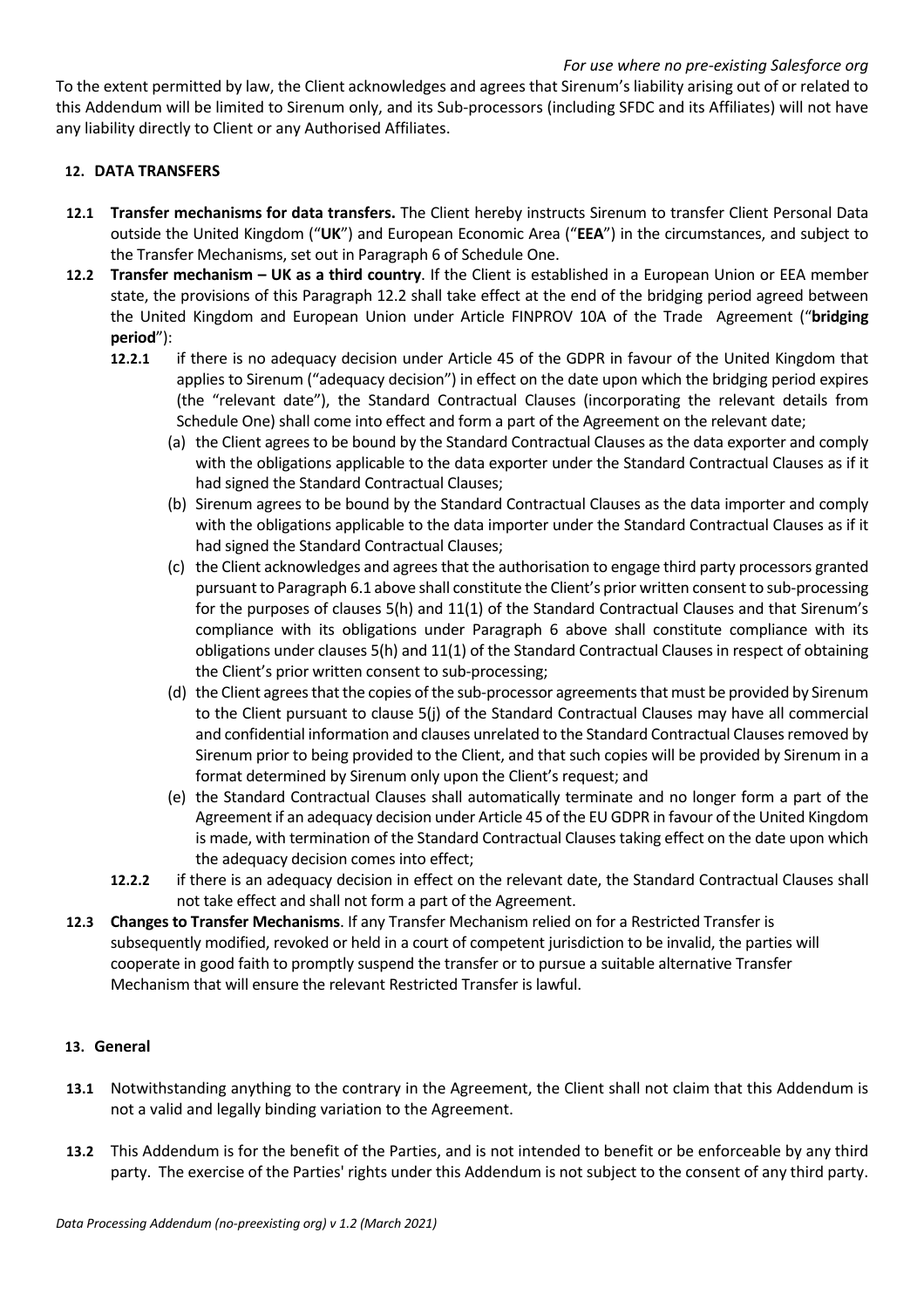#### *For use where no pre-existing Salesforce org*

- **13.3** If a provision of this Addendum is determined by any court or other competent authority to be unlawful and/or unenforceable, the other provisions will continue in effect. If any unlawful and/or unenforceable provision of this Addendum would be lawful or enforceable if part of it were deleted, that part will be deemed to be deleted, and the rest of the provision will continue in effect.
- **13.4** This Addendum shall be governed by and construed in accordance with the laws of England and Wales. Any disputes relating to this Addendum shall be subject to the exclusive jurisdiction of the courts of England.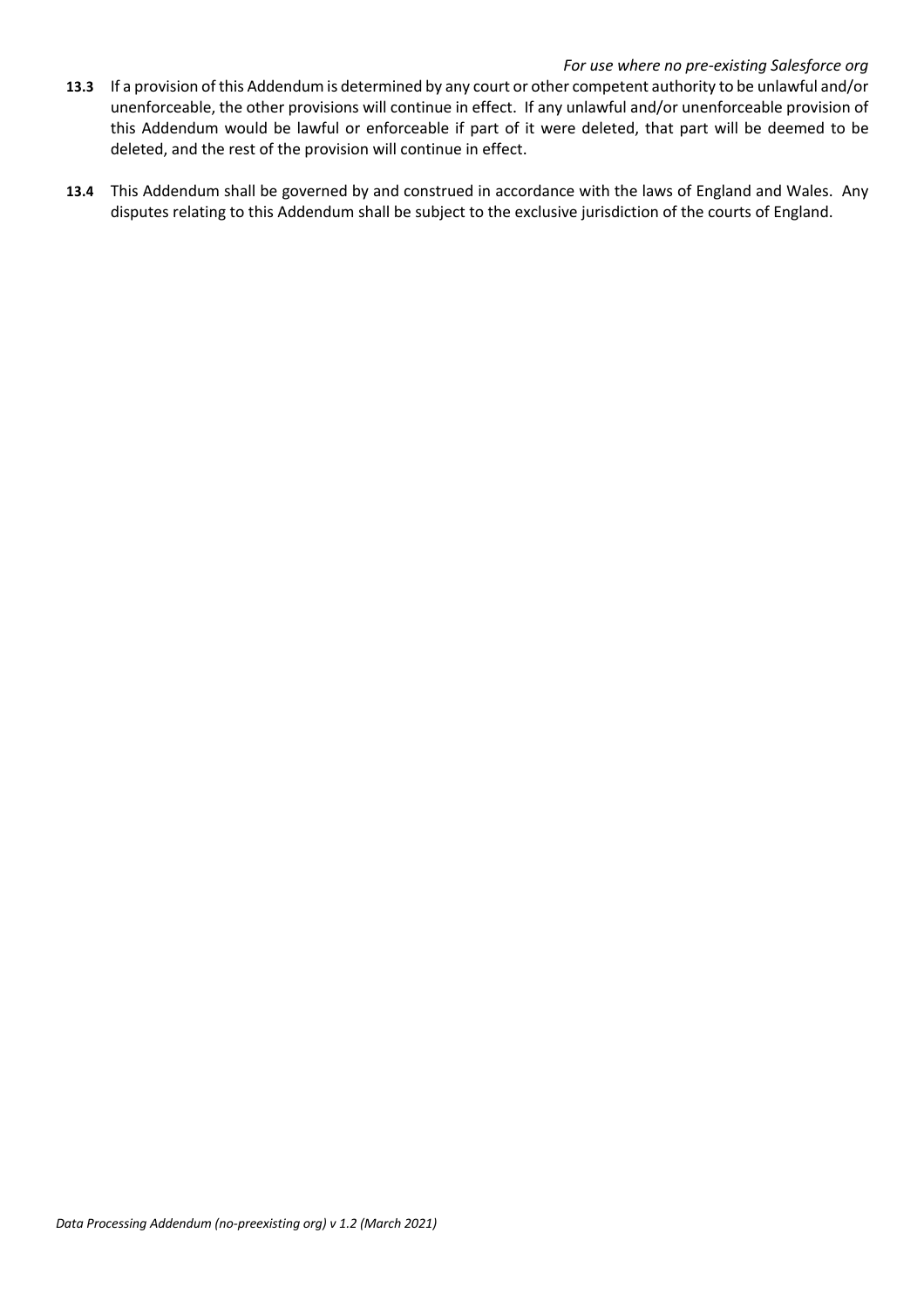*For use where no pre-existing Salesforce org* This Addendum is entered into and becomes a binding part of the Agreement with effect from the Effective Date. *Unless this Addendum is incorporated by reference into the contracting process for the Agreement such that Sirenum and the Client have indicated their acceptance of and agreement to this Addendum in the course of that process, the parties shall sign as follows:*

| SIGNED for and on behalf of SIRENUM LIMITED | SIGNED for and on behalf of the CLIENT                                                                            |
|---------------------------------------------|-------------------------------------------------------------------------------------------------------------------|
|                                             | (as per Name and Date as recorded in the<br>electronic signature system operated by<br>Sirenum for this Addendum) |
|                                             |                                                                                                                   |
| Title:                                      |                                                                                                                   |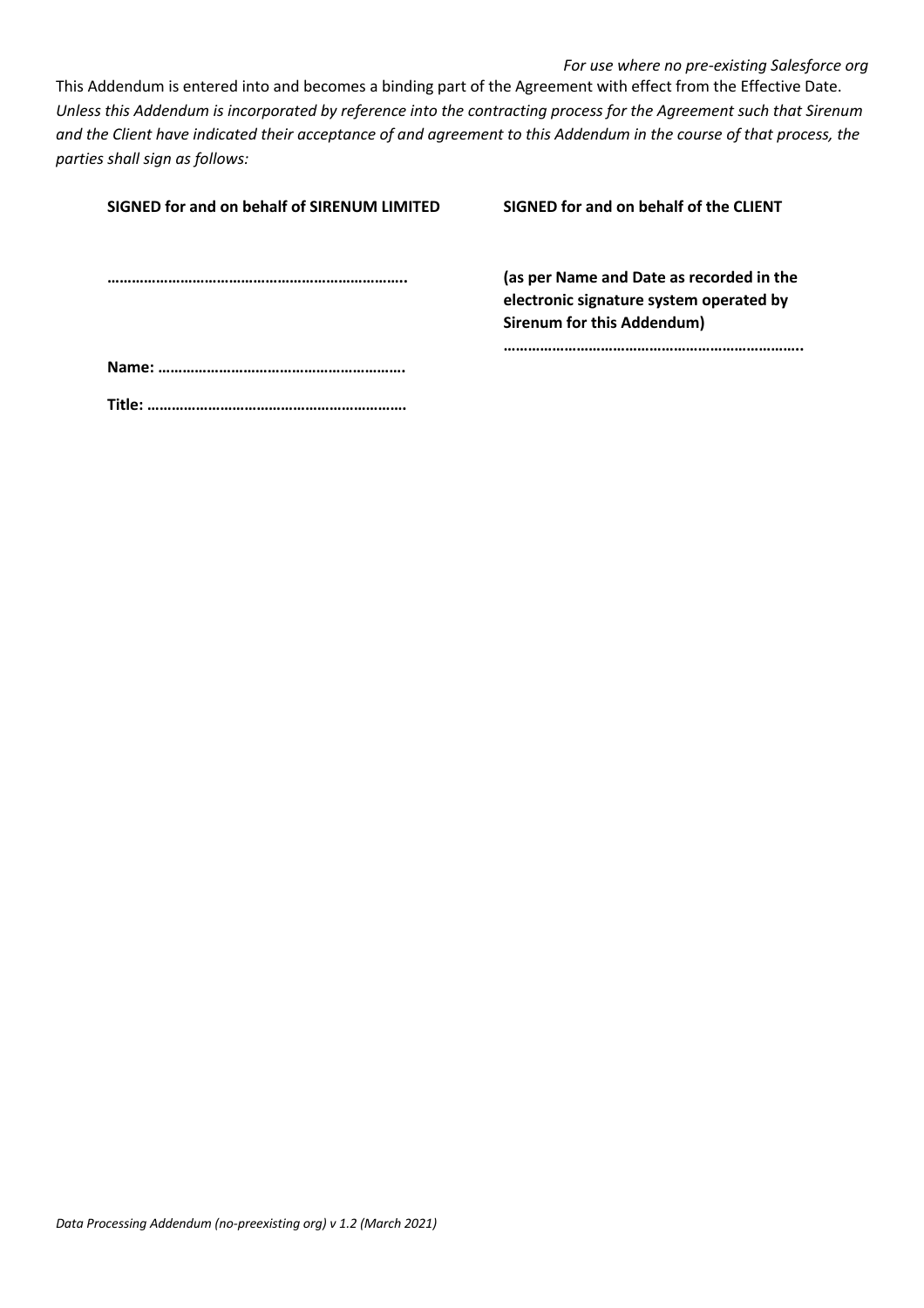#### **SCHEDULE ONE**

#### **Data Processing Details**

## **Introduction – nature and subject matter of the processing of Client Personal Data**

"**Client Data**" means all data, works and materials:

- uploaded to or stored on the Platform by the Client;
- transmitted by the Platform at the instigation of the Client;
- supplied by the Client to Sirenum for uploading to, transmission by or storage on the Platform; or
- generated by the Platform as a result of the use of the Services by the Client (but excluding Aggregated Data)

As the Services are workforce management software designed to help Sirenum's clients manage their mobile workers, much of the Client Data will be Personal Data relating to their workers. Client Data that is Personal Data is Client Personal Data.

Sirenum will process Client Personal Data in the following circumstances:

- when Sirenum staff access or perform operations on Client Personal Data held within the Client's Salesforce org in the course of providing Services;
- when the Sirenum platform transmits, stores or otherwise processes Client Personal Data at the instigation of the Client;
- when the Client uploads or stores Client Personal Data on the Sirenum platform;
- when the Sirenum platform performs automated operations on Client Personal Data as a result of the use of the Services by the Client;
- when the Platform generates Client Personal Data as a result of the use of the Services by the Client.

### **1. Categories of data subject**

The workers, including management staff, employees, consultants, individual contractors and temporary staff, of the Client and its Affiliates.

### **2. Types of Personal Data**

Names Email addresses Home address Phone numbers Device IDs and IP addresses Geolocation data Job roles Salary/wage/payment rate information Shift details Records of shifts attended, accepted and rejected Bank and payment details PAYE details, tax and NI records Other information as included within the Services from time to time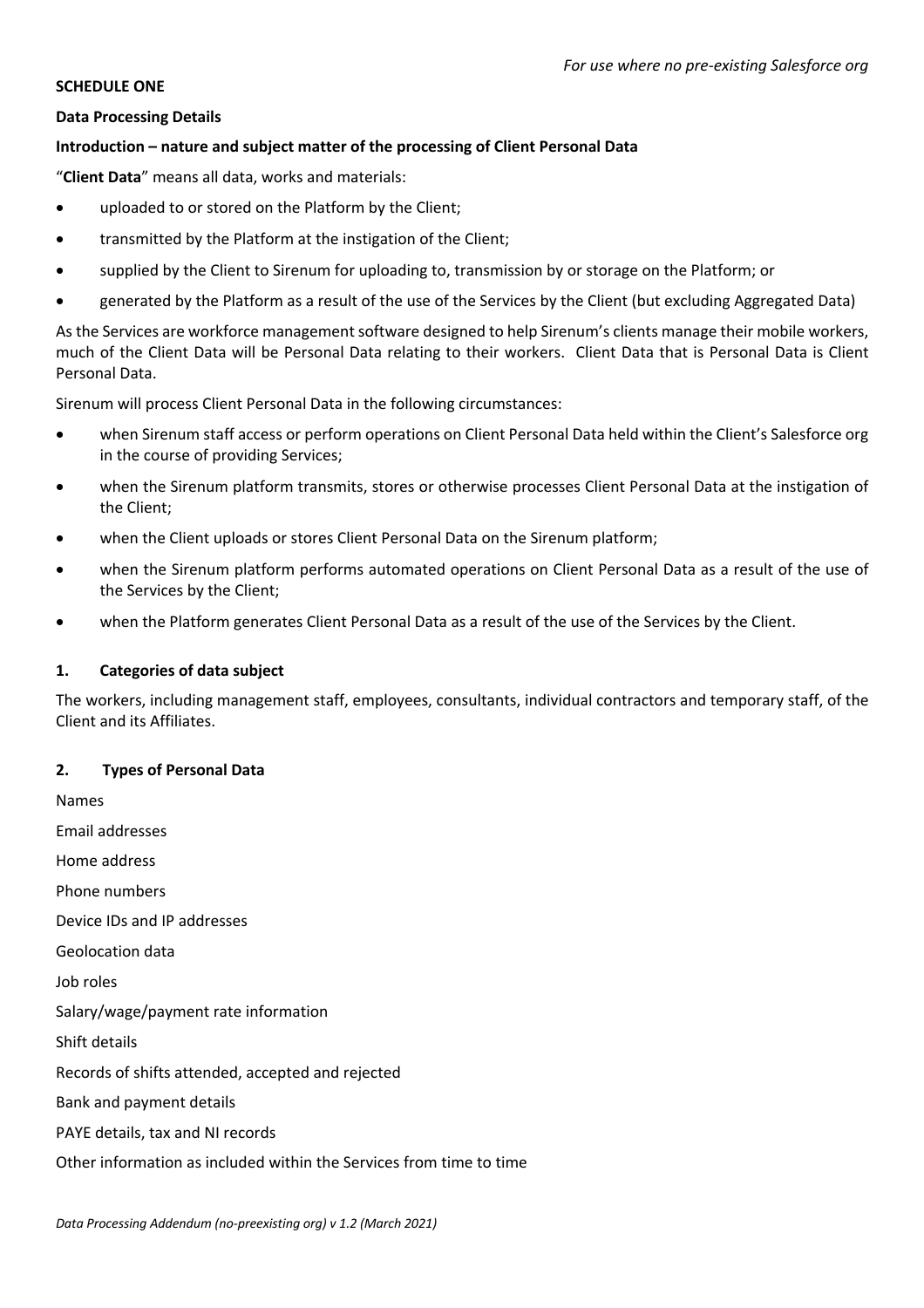### **3. Purposes of processing**

To provide the Services in accordance with the Agreement.

## **4. Security measures for Personal Data**

### **Sirenum security measures**

The Sirenum Platform is built on Salesforce, whose robust security and privacy programs meet the highest standards in the industry. The Client accesses and uses the Sirenum platform and Services via the Client's own Salesforce org on the Salesforce platform. Sirenum is a Salesforce ISV (independent services vendor) partner, which means it is subjected to regular security reviews ensuring that the platform and Services are compliant with Salesforce's high standards.

Sirenum's Security Information Sheet https://sirenum.com/download/12598/ describes the security measures applied to the Salesforce platform and the Sirenum platform.

## **Salesforce**

SFDC's security measures are as set forth in the Security, Privacy and Architecture Documentation.

## **Client security measures**

The Client shall use reasonable security measures to ensure that no unauthorised person gains access to the Subscription Services using an Account, including ensuring that its Users do not share login details or passwords with others.

Salesforce and Sirenum may from time to time provide Client with instructions concerning its Salesforce Org settings. Failure by the Client to follow such instruction or any adjustment of Salesforce org settings which are done by any User other than in accordance with Salesforce or Sirenum instructions or documentation will be at the Client's own risk and Sirenum shall have no liability for any events occurring due to any such failure or adjustment.

## **5. Authorised sub-processors of Client Personal Data**

The Client authorises sub-processing by the following third party service providers used by Sirenum in connection with providing the Services to the Client:

## **SFDC**

SFDC provides the Salesforce org on which the Sirenum platform and Services are built.

## **Atlassian Pty Limited (Atlassian)**

Atlassian provides the Jira Software, Jira Service Desk and Jira Core that Sirenum uses to manage and provide support services to users of the Sirenum platform.

Atlassian also provides the Bitbucket software that Sirenum uses to develop its code base for the Sirenum platform.

For clarity, the following third parties are **not** sub-processors engaged by Sirenum under the Agreement and do not require authorization by the Client:

## **Third party providers of integrated services**

The Sirenum platform and Services integrate with third party provider services using APIs made available on the Salesforce platform in accordance with the Client's requirements. The Client contracts directly with these such third party providers, which means that those third parties are processors directly engaged by the Client and are **not** subprocessors engaged by Sirenum under the Agreement. The Client should refer to its agreements with the third party providers of the services integrated into the Client's Salesforce org to understand those providers' processing and use of sub-processors.